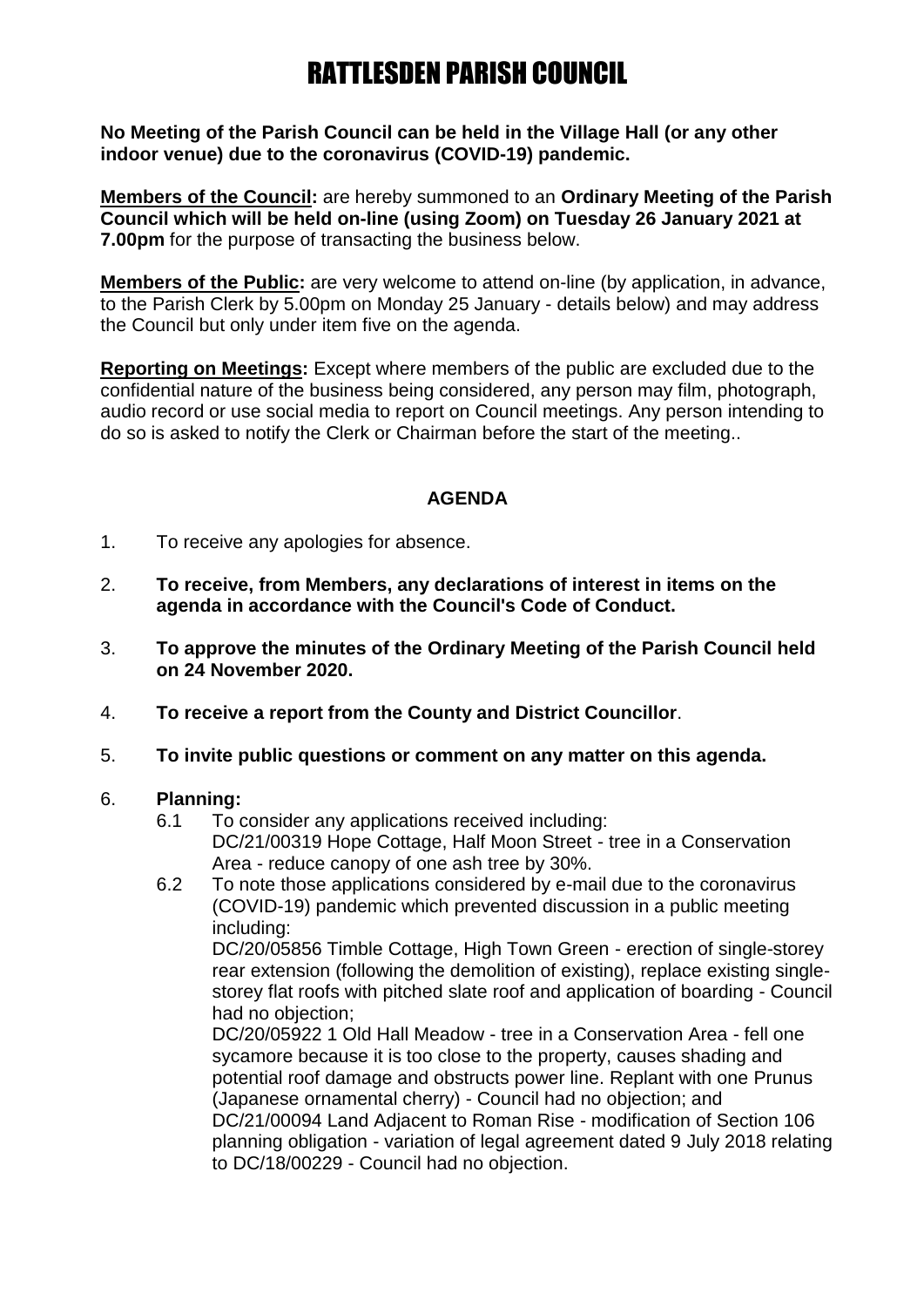# RATTLESDEN PARISH COUNCIL

6.3 To note any planning applications granted/refused including: DC/20/04251 and DC/20/04252 Shelland Hall Barn, Shelland (Parish of Rattlesden) - granted - change of use and conversion of a barn to a single dwelling and erection of a cart lodge; and Listed Building Consent.

## 7. **Finance:**

- 7.1 To receive the Clerk's financial report.
- 7.2 To authorise payments as presented and to note income received.
- 7.3 To determine the Council budget for 2021-2022 and, thereby, the precept requirement for 2021-2022.
- 7.4 To consider establishing a prioritised plan for spending CIL funding given that its provision is time-limited.

### 8. **Speeding Device:**

To consider potential options for a device or devices and to take action as appropriate.

### 9. **Seat - Birds Green:**

To consider the recent proposal and funding implications for a seat/bench on Birds Green.

### 10. **Wildlife Friendly Village:**

To consider following the lead of Risby in seeking to become a 'Wildlife Friendly Village'.

#### 11. **Matters to be brought to the attention of the Council either for information or for inclusion on the agenda of a future Ordinary Meeting.**

## 12. **Next Meeting:**

To note that the next Ordinary Meeting of the Parish Council is scheduled for Tuesday 23 February at 7.00pm to be held on-line (via the Zoom video conferencing facility).

Mece

Parish Clerk: Doug Reed, Proper Officer of the Council Address: Second Thoughts, Church Road, Elmswell IP30 9DY Tel: 07843850018 E-mail: [rattlesdenpc@live.co.uk](mailto:rattlesdenpc@live.co.uk)

Published: 19 January 2021